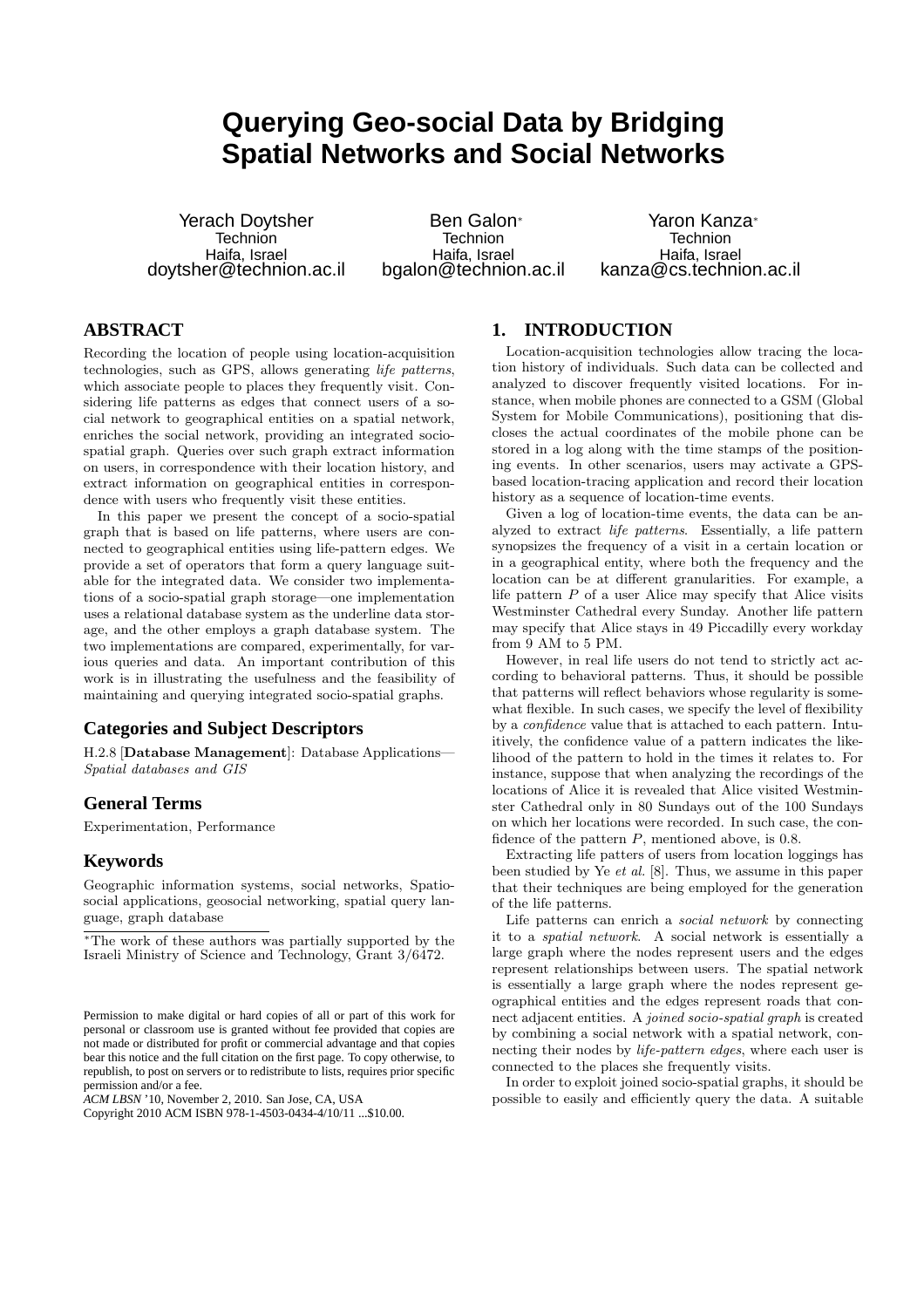query language should be designed to cope with the structure of the data being a graph, and it should be adapted to graphs in which the nodes are divided into groups—some nodes represent users while other nodes represent geographical entities. Moreover, there are three types of edges in such graphs—edges that represent friendship relationships between users, edges that represent adjacency between geographical entities and life-pattern edges that represent frequent visits of users in geographical entities. The query language should be able to discern between them and use the appropriate edges according to the query.

In this paper we present a set of operators that serve as the building blocks of a socio-spatial query language over a joined socio-spatial graph. We illustrate the effectiveness and the expressiveness of these operators, to extract valuable information from such graph. Finally, we describe two implementations of a system that provides a storage of a socio-spatial graph and supports the operators. In one implementation, a relational database system serves as the underline data storage. In the other implementation, a graph database is being used. Our experiments demonstrate the efficiency of the two implementations for different operators.

The paper is organized as follows. In Section 2 we formally present our framework. The operators of the query language are presented in Section 3. Two implementations of our approach are described in Section 4. In Section 5 we provide an experimental comparison of the two implementations. Finally, in Section 6 we discuss related work and in Section 7 we conclude.

# **2. FRAMEWORK**

In this section we present our framework and provide the formal definitions of our model. We formally define two types of networks—social network and spatial network—and we define the joint spatio-social graph that combines the two networks by connecting their nodes using life-pattern edges.

Social Network. A social network is a graph whose nodes (also called users) represent real-world people and whose edges represent relationships (typically, friendship relationships) between people. Each user has attributes specifying personal properties of the person it represents. Name and hobbies are examples of personal properties.

Formally, a social network is an undirected graph  $N_{social}$  =  $(U, F)$ , where U is a set of nodes (users) and  $F \subseteq U \times U$  is a set of edges. An edge  $(u_1, u_2) \in F$  is called a *friendship* edge between  $u_1$  and  $u_2$ .

Geographical Hierarchy. In this paper we consider a setting where geographical entities at different scales are mixed. Consequently, a geographical entity may contain another geographical entity. For example, a city contains its neighborhoods and a neighborhood contains its buildings.

Each geographical entity has an area that is represented as a polygonal shape. Given a set  $E$  of geographical entities, we say that for two entities  $e, e' \in E$  holds that e is *contained* in  $e'$  if the area of  $e$  is contained in the area of  $e'$ . We say that e is a *sub-entity* of e' if (1) e is contained in e', and (2) there is no entity  $x \in E$  such that e is contained in x and  $x$  is contained in  $e'$ .

A *geographical hierarchy* with respect to a set  $E$  of geographical entities is a directed graph  $G_H = (E, H)$  where  $H = \{(e, e') \mid e \text{ is a sub-entity of } e' \}, \text{ i.e., there is an edge }$ in  $H$  for every pair of an entity and its sub-entity. We say

that two entities  $e_1$  and  $e_2$ , in E, are *adjacent*, if (1) both  $e_1$  and  $e_2$  are siblings in  $G_H$ , i.e., there is  $e'' \in E$  such that both  $e_1$  and  $e_2$  are sub-entities of  $e''$ ; and (2) there is a road that connects  $e_1$  and  $e_2$ , and this road does not go via any other of their siblings.<sup>1</sup>

Spatial Network. A *spatial network* is a graph whose nodes represent geographic entities and whose edges represent roads that connect adjacent entities.

Formally, a spatial network is a graph  $N_{spatial} = (O, R)$ , where  $\overline{O}$  is a collection of geo-spatial objects, representing real-world geographical entities, and  $R \subseteq O \times O$  is a set of edges, connecting objects that represent adjacent entities. Objects of O have spatial attributes such as location or shape, and they may have non-spatial attributes such as name or address.

Time Hierarchy. A time hierarchy is a tree whose nodes are time units (e.g., week), and whose edges represent containment relationships between the time units. We denote a time hierarchy as  $(T, H_T)$ , where T is a set of time units and  $H_T$  is a tree over T, defining a hierarchy. For example, in the hierarchy there may be a year as a parent of month, month as a parent of week, week as a parent of day. A time pattern is being used to represent a list of days that specify a part of a time unit (e.g., workdays or Sundays are parts of a week), and hours that specify the relevant part of the day. A time pattern has the form  $TP = (tr, [d_1, \ldots, d_k], st, et)$  where tr is a time unit being referred to as the time reference of the pattern (e.g., year, month, week, day),  $[d_1, \ldots, d_k]$  is an array of integers specifying the relevant days with respect to the time reference, st and et are start and end times, in hours, during the day. For example,  $(week, [2, 3, 4, 5, 6], 9, 17)$  is a patterns that specifies the hours 9AM to 5PM in the workdays Monday to Friday,  $(day, [1], 22, 5)$  represents nighttime, and (month, [1], 10, 14) represents the hours 10AM to 2PM in the first day of the month. Typically, we will use aliases for time patters, e.g., 'Sundays' for  $(week, [1], 1, 24)$ .

We can use the time hierarchy and the time patterns to infer visit patterns. If a certain event often occurs, at a frequency that refers to a certain time unit, then it also occurs with respect to time units that are higher in the hierarchy. For instance, if Alice visits Westminster Cathedral every Sunday then she visits the Cathedral every week and also does so every month (because the 'Sundays' time pattern has a time reference of a week and a week appears below month in the hierarchy).

Life Pattern. Associations between users and geographic entities are expressed by *life patterns*. A life pattern specifies that a certain individual visits a certain geographical entity at a specified frequency.

Consider a geographical hierarchy  $G = (E, H_G)$  and a time hierarchy  $(T, H_T)$ . Given a set of users U, a life pattern is a 4-tuple  $P = (u, e, t, c)$ , where  $u \in U$  is the user of  $P, e \in E$  is the geographical entity of  $P, t$  is the time pattern of P, and  $0 \leq c \leq 1$  is the *confidence* of P. Intuitively, the confidence  $c$  is according to the percentage of cases where the log of positioning events supported the life pattern. To explain that more precisely, we briefly describe the generation of life patterns.

 $^1\mathrm{A}$  different definition of adjacency can be used here without affecting the rest of the paper, however, this definition is intuitive for the operators that we will present in Section 3 and it simplifies the implementation of our approach.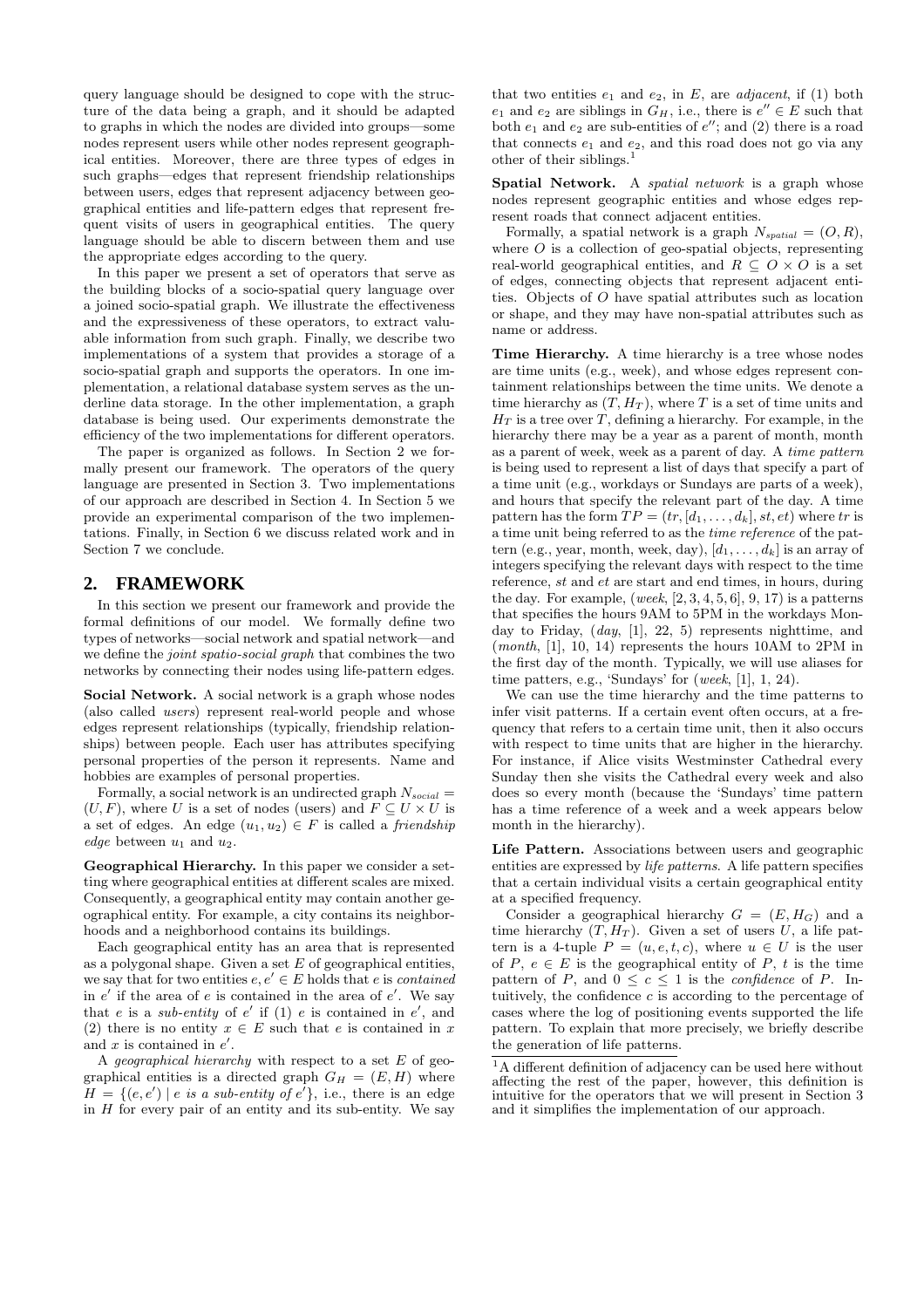For generating life patterns, initially the signals of a positioning device are identified and stored. We refer to each such signal as a *sigprint*. Each sigprint contains the identity of the user, the location and the time of the positioning event. A life pattern is generated from a set of sigprints that are all related to the same user, and all of them are located in the area of the same geographic entity. A life pattern is generated for a given user  $u$  and geographic entity  $e$ . We consider the set  $signint_u(e)$  to be the set of all sigprints that are associated to the user u and that were measured in a location inside the area of e. Then, given a time pattern t, we divide the measuring period to time slots, according to the time reference of  $t$ , and we consider  $c$  as the percentage of slots for which there exists a sigprint in  $\mathit{signrint}_u(e)$ . For instance, if  $u$  is Alice,  $e$  is Westminster Cathedral,  $t$  is a week, and the data comprises sigprints that were recorded in a time period of 50 weeks, then  $c$  is the percentage of weeks (during the time period where sigprints were recorded) for which there is a sigprint that positions Alice in Westminster Cathedral, i.e., in how many weeks, out of the 50 relevant weeks, Alice visited the Cathedral.

Typically, only life patterns whose confidence exceeds a given threshold are of interest. In contrast, life patterns should be as specific as possible. For instance, it may be possible to connect Alice both to Westminster Cathedral and to London, for the Sundays time pattern, because Westminster Cathedral is in London. In such case, if the frequency of visits of Alice in Westminster Cathedral exceeds the required confidence value, we add a life-pattern edge from Alice to Westminster Cathedral, and not to London, and we assume that the relationship to London can be inferred from the geographical hierarchy. Finding the most specific life patterns, for a given threshold, can be done naively by considering for each user all the pairs of geographical entity and time pattern. More efficient methods employ techniques that are similar to those being used in data mining. For details, see the work of Ye et al. [8].

Spatio-social Network (SSN). A joint spatio-social network (SSN) is a graph that integrates a social network and a spatial network by connecting the users to geographic locations using life-pattern edges.

Let  $N_{social} = (U, F)$  be a social network and  $N_{spatial} =$  $(O, R)$  be a spatial network. Consider a geographical hierarchy  $G = (O, H_G)$ , a time hierarchy  $(T, H_T)$  and a confidence threshold  $0 \leq \tau \leq 1$ . Then the joint spatio-social network of  $N_{social}$  and  $N_{spatial}$  is a graph  $N_{join} = ((U, F), (O, R), B),$ where  $(U, F)$  is the given social network,  $(O, R)$  is the given spatial network, and  $B \subset U \times O \times T \times [\tau, 1]$  is a set of life patterns for the users  $U$  with respect to the geographic objects  $O$  and the time units  $T$ . Note that only life patterns whose confidence exceeds the threshold  $\tau$  can be used for the connection. We refer to the set  $B$  of life patterns as the bridge between  $N_{social}$  and  $N_{spatial}$ .

A 4-tuple of a user, geographic object, time pattern and confidence value can serve as a constraint, and accordingly, can be used to select life-pattern edges, in the following way. We say that a life-pattern edge  $(u, o, t, c)$  satisfies a 4-tuple  $(u', o', t', c')$ , considered as a *bridge constraint*, if (1)  $u' = u$ (i.e., it is the same user), (2)  $o' = o$  or  $o'$  is an ancestor of  $o$ in the geographical hierarchy  $G_i$ , (3) t' satisfies t according to the time hierarchy  $(T, H_T)$ , and  $(4)$   $c' \geq c$ . For example, ('John Smith', 'Westminster Cathedral', Sundays, 0.7) satisfies the bridge constraint ('John Smith', 'London', once a week, 0.7). That is, if our recordings show that John visits Westminster Cathedral in at least 7 out of 10 Sundays, then we know he is in London in at least 7 out of 10 weeks. This is because Westminster Cathedral is in London (according to the geographical hierarchy) and 'every Sunday' is a time pattern that satisfies 'every week' (according to the time hierarchy).

# **3. QUERY LANGUAGE**

To easily and effectively query an integrated socio-spatial network, a suitable query language should be used. In this section we present a set of operators that are the building blocks of such language, and we provide examples that illustrate the effectiveness of the proposed operators.

Throughout this section we assume that the SSN has the form  $N_{join} = (N_{social}, N_{spatial}, B)$ , and we use the notations of the previous section, i.e.,  $N_{join} = ((U, F), (O, R), B)$ .

## **3.1 Operators**

The query language has the form of an algebra with six operators (seven, if considering bridge and multi-bridge as two different operators). We refer to it by the name SSNA (Socio-Spatial Network Algebra).

Select. The *select operator* receives a set of nodes and a condition, and it returns all the nodes, in the set, that satisfy the condition. It may receive a network, instead of a set, and then the condition is applied over all the nodes of the network. It is written Select(S, C), where  $S \subseteq U$  or  $S \subseteq$  $O$  is a set of nodes of some network, and  $C$  is a condition. The condition  $C$  is with respect to the attributes of the nodes, and it may include and, or, not and like, with syntax and semantics similar to those of SQL. For example, in a social network  $N_{\mathit{social}}$  where users have an address attribute, the following query

# Select $(N_{social}$ , address like '%Downing Street%')

will return all the people in the social network whose address is in Downing Street.

Extend. The *extend operator* receives a set of nodes, of some network, and a length limit. It returns all the nodes that are reachable by a path whose length does not exceed the given limit (including the nodes of the given set). We write it as  $\texttt{Extend}(S, n)$ , where  $S \subseteq U$  or  $S \subseteq O$  is the set of nodes and  $n$  is the length limit.

Formally, a path in a graph  $G = (V, E)$  is a sequence of nodes  $v_1, \ldots, v_k$ , in V such that every two adjacent nodes in the sequence are connected by an edge in  $G$  (i.e., for every  $v_i, v_{i+1}$  where  $1 \le i \le k-1$ , exists an edge  $(v_i, v_{i+1}) \in E$ ). The length of a path with  $k$  nodes is  $k - 1$  (because we count the number of edges that connect adjacent nodes). We say that the length from node  $v'$  to node  $v''$  is  $k$ , denoted  $length(v', v'') = k$ , if the length of the shortest path in G from  $v'$  to  $v''$  is k, and for each node v, length $(v, v) = 0$ . Now, given a set of nodes  $S \subseteq V$  in G, Extend(S, n) =  $\{v \mid \exists v' \in G \ (length(v, v') \leq n) \}.$ 

For example, consider the following query over  $N_{social}$ :

#### Extend(Select( $N_{social}$ , address like '%10 Downing Street%'), 2)

It will returns people who live in 10 Downing Street, people who are connected in the social network to those who live in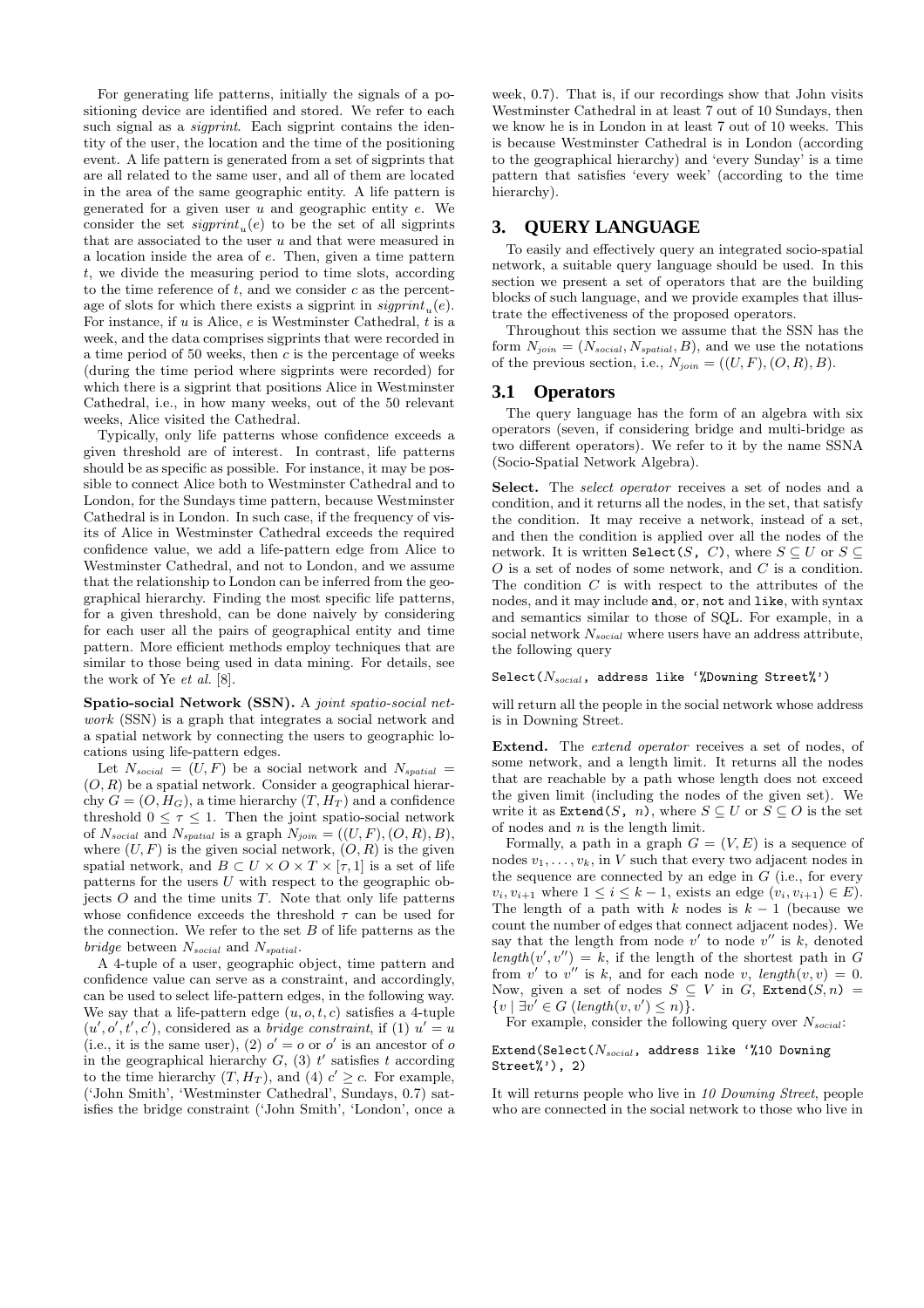10 Downing Street, and those who are connected by a path of length two to people who live in 10 Downing Street.

Union, Intersect, Difference. The set operators union, intersect and difference are applied over sets of nodes in an ordinary fashion, under set semantics, i.e., without repetitions of nodes.

Union(S<sub>1</sub>, S<sub>2</sub>) = {v| v  $\in$  S<sub>1</sub> or v  $\in$  S<sub>2</sub>}; Intersect( $S_1$ ,  $S_2$ ) = {v| v  $\in S_1$  and  $v \in S_2$ }; Difference( $S_1$ ,  $S_2$ ) = {v| v  $\in S_1$  and  $v \notin S_2$  }.

For example, the following query over  $N_{social}$ 

#### Difference(Select( $N_{social}$ , occupation='Politician'), Extend(Select( $N_{social}$ , address like '%10 Downing Street%'), 1))

returns politicians who are not directly connected, according to  $N_{social}$ , to people who live in 10 Downing Street.

Bridge. In the operators we presented so far, the input set and the output set belong to the same network. The bridge operation is a novel operation that receives nodes of one network and returns nodes of the other network. It does so by moving from one set of nodes, of one network, to the set of nodes, of the other network, that are connected to the nodes of the first set by life-pattern edges.

We denote the bridge operator by  $\texttt{Bridge}(S, TP, c),$ where S is a set of nodes such that  $S \subseteq U$  or  $S \subseteq O$ , TP is a time pattern, and c specifies the minimal confidence of the life patterns being used for the bridging.

For a set  $S \subseteq U$  of users in  $N_{social}$ , the result of the operation Bridge( $S$ ,  $TP$ ,  $c$ ) is  $\{o \in \overline{O} \mid \exists (u, o, t, c') \in B \}$  ( $u \in$ S and (t satisfies  $TP$ ) and  $c' \ge c$ . That is, the result consists of the geographical objects of  $N_{spatial}$  that are connected by a life-pattern edge  $b \in B$ , to a node of S such that the time pattern  $TP$  is satisfied and such that the confidence of b is not less than c.

Similarly, for a set  $S \subseteq O$  of geographic objects in  $N_{spatial}$ , the result of the operation Bridge(S, TP, c) is  $\{u \in U \mid$  $\exists (u, o, t, c') \in B \text{ (}o \in S \text{ and (}t \text{ satisfies } TP) \text{ and } c' \geq c$ . That is, the result consists of the users of  $N_{social}$  that are connected by a life-pattern edge  $b \in B$ , to a node of S such that the time pattern  $TP$  is satisfied and such that the confidence of  $b$  is not less than  $c$ .

For example, the following query over  $N_{social}$ 

#### Bridge(Select( $N_{social}$ , address like '%10 Downing Street%'), 'every week', 0.8)

returns the places (geographic entities) that people who live in 10 Downing Street visit in 80% of the weeks. Here 'every week' is an alias of a time pattern that specifies a visit per week, i.e., (week, [1,2,3,4,5,6,7], 1, 24).

The previous example applied a bridge from the social network to the geographical network. The following example shows how a bridge can be applied from the geographical network to the social network.

Bridge(Select( $N_{spatial}$ , address like '%10 Downing Street%'), 'every week', 0.8)

It returns the people who visit 10 Downing Street almost every week (i.e., every week with confidence 0.8).

We can also apply the bridge operation back and forth. For example,

Joggers = Select( $N_{social}$ , hobby='Jogging') Parks = Select(Bridge(Joggers, 'every day', 0.8), type='park') LikelyJoggers = Bridge(Parks, 'every week', 0.9)

will find people who almost every week visit a park that people whose hobby is jogging visit almost every day. Note that to simplify the presentation of the expression, we divided it into subexpressions and assigned the subexpressions to node-set variables, e.g., the variable Joggers. We used a variable in expressions that follow the assignment to it. An unfolding, where each variable is replaced by the expression it represents, recursively, can eliminate the variables and produce a single expression that answers the query.

Consider two objects  $o \in O$  and  $u \in U$ . Because the edges of B are undirected, we have the following symmetry. The object o satisfies  $o \in$ Bridge({u},  $TP$ , c) if and only if u satisfies  $u \in$ Bridge({ $o$ },  $TP$ ,  $c$ ). In such case we say that o is  $(TP, c)$ -bridged to u, and u is  $(TP, c)$ -bridged to o.

Multi Bridge. In the bridge operation, a node is in the result if it is connected to a node of the other network by an edge that satisfies the time pattern and the confidence requirement. The multi-bridge operator generalizes the bridge operation by requiring from a node in the result to be connected to a certain percentage of the nodes in the given set.

We denote the operation by MBridge(S,  $TP$ ,  $c$ ,  $per$ ), where S is the given set of nodes ( $S \subseteq O$  or  $S \subseteq U$ ), TP is the specified time pattern,  $c$  is the required confidence and per is the percentage of objects of S that an object in the result should be connected to. That is, given  $S \subseteq U$ , the answer to MBridge(S,  $TP$ ,  $c$ ,  $per$ ) consists of all the objects  $o$  such that for at least  $per$  percentage of the objects  $u \in S$ , o is  $(TP, c)$ -bridged to u. Similarly, when  $S \subseteq O$ , the answer is the set of users  $u$  such that the percentage of objects of S that u is  $(TP, c)$ -bridged to is at least per.

The multi bridge operation can be used to discover groups of people who have socio-spatial similarity in the sense that they all visit similar locations. It can, as well, be used to discover social similarity among locations in the sense that two locations are socially similar when many people who frequently visit the first location also frequently visit the second location, and vice versa.

For example, suppose we want to search for potential new friends for John Smith. We start by finding his friends.

#### FriendsOfJohn = Extend(Select( $N_{social}$ , name='John Smith'), 1)

Then, we use the multi-bridge operator to find the geographical entities that are defined as 'entertainment' sites and that many of John's friends (60 percent of them) visit nearly every week.

#### Entertainment = Select(MBridge(FriendsOfJohn, 'every week', 0.8, 60%), category='entertainment')

Finally, we find people who frequently visit 80% of the entertainment venues that John's friends frequently visit.

#### PotentialNewFriends = MBridge(Entertainment, 'every week', 0.8, 80%)

This example illustrates the use of the multi-bridge operator as a way to find socio-spatial similarity among people. Finding social similarity among geographical entities can be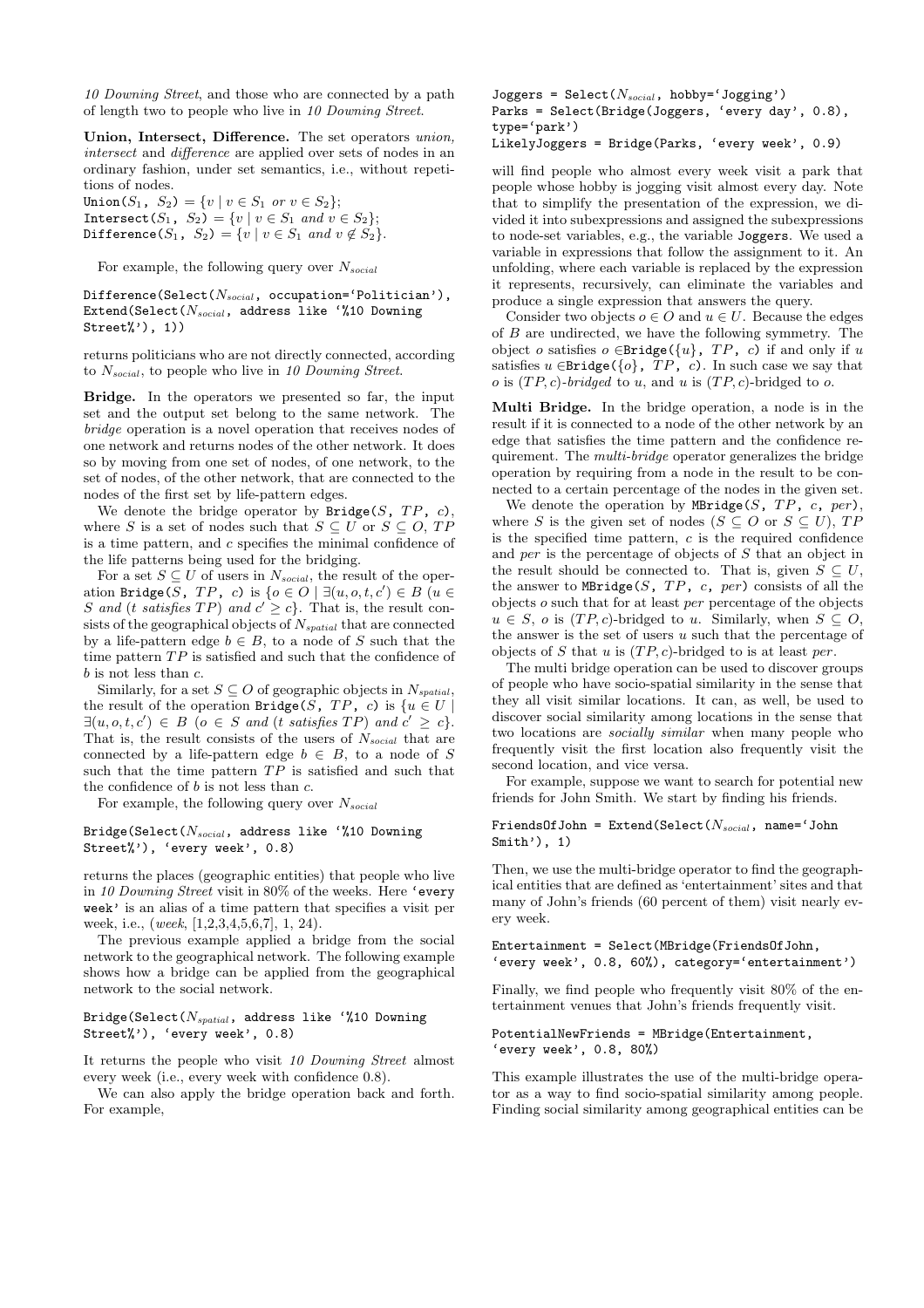done in the same fashion. For instance, we can find locations that are defined as theaters, discover the people who frequently visit a theater, and find other types of places that many theater lovers frequently visit.

Theaters =  $\texttt{Select}(N_{spatial}, \text{ type} = \text{`theater'})$ T-Lovers = Bridge(Theaters, 'every month', 0.8) SimilarToTheater = MBridge(T-Lovers, 'every month', 0.8, 60%)

## **3.2 Comparison to Relational Algebra**

SSNA has some similarity to relational algebra. Mainly, the select, union, set difference and intersect operators are shared by both algebras. However, there are inherent differences between the two languages.

First, expressing the extend and bridge operations in relational algebra is cumbersome because algebra is not designed for graph traversal. Moreover, expressing the multi bridge operation requires the use of aggregation functions which are not in the core of relational algebra.

Second, SSNA does not include Cartesian product and projection. The essence of the algebra is to have in the result of each expression a set of nodes and not a set of tuples. Thus, there is no need for Cartesian product to generate tuples. Similarly, using projection to disassemble tuples is superfluous.

Dealing merely with sets of nodes, and not with tuples, reduces the expressiveness of the algebra, however, it prevents the exponential blowup that can be caused by a Cartesian product. This is necessary to handle large networks.

Third, relational algebra is not designed for using a time hierarchy and a geographical hierarchy to infer satisfaction of time patterns and of bridge constraints. In SSNA such inference is performed transparently.

## **4. IMPLEMENTATION**

We implemented the proposed model and SSNA query language in two different manners. One implementation uses a graph database as the underlying data storage. The other implementation uses a relational database to store the data. Our goals were to experimentally compare these two approaches, to demonstrate the feasibility of the model, and to show that a socio-spatial network can be built effectively upon common data-storage tools.

## **4.1 Building on a Graph Database**

A graph database management system is a system that is designed to store and manage data whose model is a graph. Consequently, such system provides a natural storage for socio-spatial networks. The system provides an interface to store the nodes of the graphs, along with their attributes, and storing labeled edges, either as directed or as undirected edges. In our setting, the labeled edges are needed to store life-pattern edges where the time patterns and the confidence values are encoded in the labels.

In our implementation, we used Neo4j [7]—an open source graph database management system, written in Java. It is a transactional system that provides persistence by managing data on the disk. An indexing mechanism is used for efficient retrieval of the nodes.

The spatial network is stored as a graph whose nodes have different attributes (e.g., address and type). Appropriate indexes where created for these attributes. The time hierarchy

and the location hierarchy are stored as tree graphs. The social network was also stored as a graph whose nodes have attributes (e.g., name, occupation and hobbies) and are indexed. The edges are the friendship relationships.

## **4.2 Building on a Relational Database**

The graph database management system, we discussed earlier, provides a natural data storage for socio-spatial networks, because it was designed to store networks. In comparison, when using a relational database-management system to store the data, a model translation should be applied, exchanging graphs for relations.

In the model translation, for each basic network, two or three relations are created. One relation is created to store the nodes, and one or two relations to store the edges.

For the spatial network, one table stores the geographic objects, a second table stores the hierarchical relationship, and a third table stores the adjacency relationship. An identifier is created for the objects, and indexes are constructed for these identifier columns, in order to efficiently retrieve the edges of each node, and the nodes of each edge.

Each row in the adjacency-relationship table represents an edge in the spatial network. For reducing disk space, one may store each pair of adjacent objects  $o_1$  and  $o_2$  as a single tuple and write the queries that retrieve data as a union of two queries, where each query searches in a different column. For example, in a search for the neighbors of  $o_2$ , one query will return the nodes o' that have a tuple  $(o_2, o')$  in the table, the other query will return the nodes  $o''$  that have a tuple  $(o'', o_2)$  in the table, and the answers to these queries will be combined using union. The problem with this approach is that it is not designed for efficient use of indexes and that union is an expensive operation.

Thus, we chose a different approach. We store for each pair of adjacent objects  $o_1$  and  $o_2$  the two tuples  $(o_1, o_2)$  and  $(o_2, o_1)$ . The cost of maintaining such table is a bit higher that the approach above, however, retrieval of neighbor objects is efficient when using an index on the first column.

Storing the geographic hierarchy raised a difficulty similar to the one described for the adjacency-relationship table. If the storage is simply a collection of parent-child pairs, finding ancestors or descendants of a node is inefficient in SQL because many joins are involved. Furthermore, if the hight of the hierarchy is unknown, recursion should be used, so SQL cannot handle such tasks. Our solution to this was, again, adding redundant edges to the tables—scarifying management efficiency (i.e., the efficiency of insertions, updates and deletions) for efficient retrieval. We stored for each pair  $o_a$  and  $o_d$ , of ancestor and descendant objects, a 3-tuple  $(o_a, o_d, d)$ , where d is the distance between the nodes. For instance, if  $o_a$  is a parent of  $o_d$  then d is 1. If  $o_a$  is a parent of a parent of  $o_d$  then d is 2, and so on. Because the hierarchy is a tree, at the worst case, we store each object  $h$ times, where  $h$  is the height of the hierarchy.<sup>2</sup>

The storage of the social network is similar to that of the spatial network, using two tables—one table to store the nodes, and a second table to store the friendship edges, with the redundancy described above. The time hierarchy is stored in a table using the same approach as the one we used to store the geographic hierarchy.

<sup>&</sup>lt;sup>2</sup>In practice,  $h$  is expected to be about 4, and in typical scenarios, the increase in the size of the storage worths the improvement in the efficiency of query evaluation.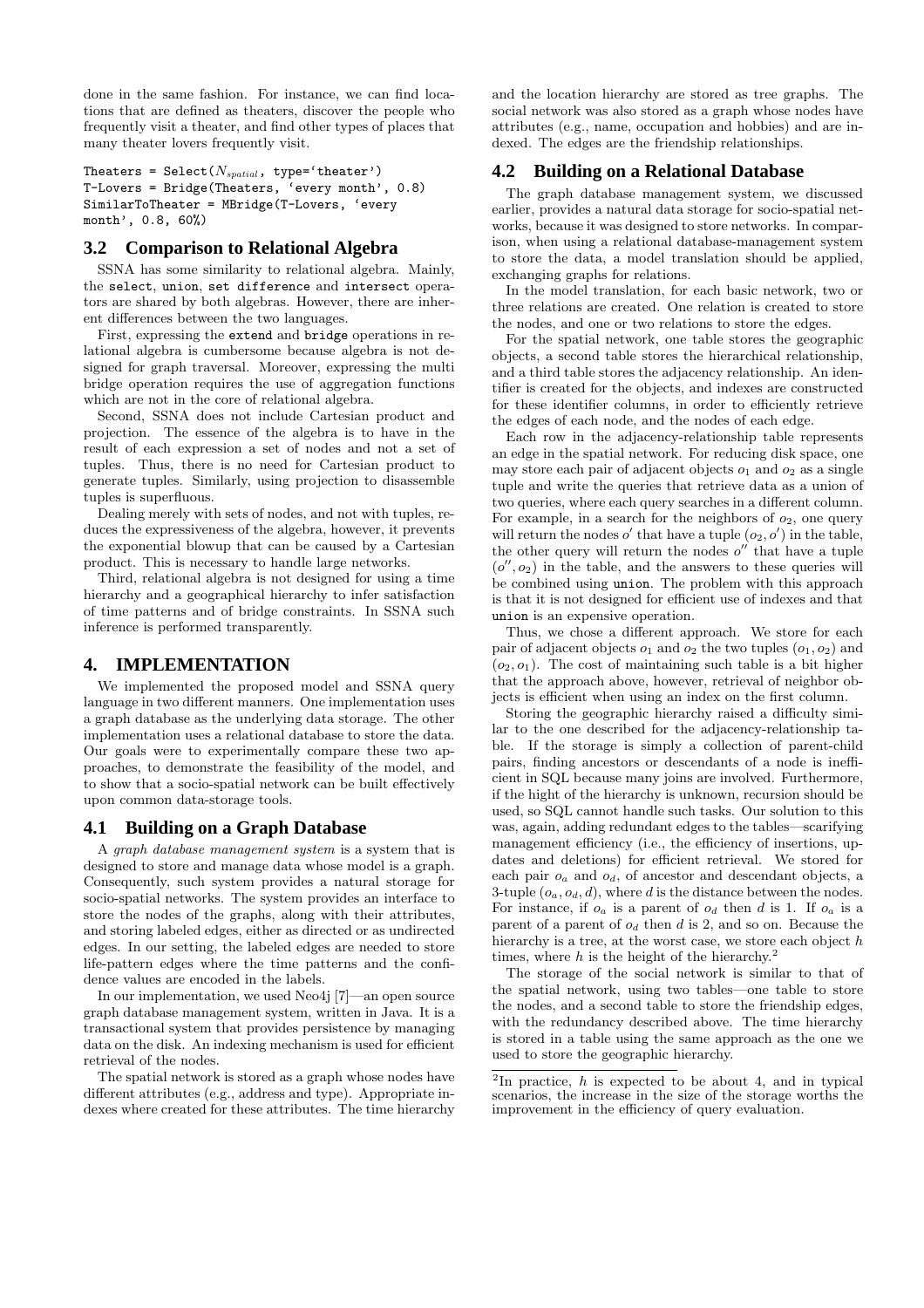Our implementation was built on top of the MySQL relational database management system [5], using the InnoDB transactional storage engine. MySQL is an open source database management system that employs state-of-the-art storage and indexing techniques.

#### **4.3 Implementing SSNA**

We implemented the socio-spatial network algebra over both the graph database and the relational database. We now briefly discuss the implementation of the operators over the different databases.

For the graph database, Select was implemented as a direct retrieval of nodes using the index. Extend was implemented as a BFS (breadth-first search) traversal. Bridge was implemented as a scan over all the bridge edges and their labels, checking whether the bridge condition is satisfied (while considering the hierarchies of time and location). The multi-bridge operation is based on the bridge operation. It employs the bridge operation, aggregates the results and checks satisfaction of the multi bridge condition, according to the specified percentage. Union, Intersect, and Difference are implemented using standard methods Neo4j provides. These methods are similar to the methods of the package java.util.List.

In the relational model, each SSNA expression is translated to an SQL query and the SQL query is evaluated over the tables of the database. Initially, each operator is written as an SQL query, and the operators are combined by nesting them in the FROM clause.

For example, consider the following query:

Select $(N_{join}, \text{name='John Smith'})$ 

The system translates it to the following SQL query.

Select user\_id From Friends Where name = 'John Smith';

If the above query is embedded in another expression then it will appear in the FROM clause of the embedding generated SQL query. For example, for the following expression

Extend(Select( $N_{join}$ , name='John Smith'),2)

the system translates it to the following SQL query.

```
Select f2.friend_id
From Friends f2, (Select user_id
                  From Friends
                  Where name = 'John Smith') f1
Where f1.friend_id=f2.user_id;
```
Note that for Extends(..., 2) the answer should comprise nodes reachable by paths of length 0, 1 and 2. This can be computed as a union of three different queries. Our solution is simpler and more efficient. We include in the Friends table self loops, i.e., a tuple  $(u, u)$  for each user u. It is easy to see how self loops solve the problem efficiently. Since the translation of the SSNA operators to SQL is technical, we do not elaborate on that further.

## **5. EXPERIMENTS**

In this section we present our experiments with the two implementations of SSNA, and we compare the two approaches. The experiments were conducted on a Dell Latitude with Intel Core 2 Duo P8400 processor and with 4 GB

of RAM. We used MySQL 5.1 and Neo4j 1.1 as the underline database-management systems, both running locally on the computer that was used for the tests.

#### **5.1 Datasets**

In our experiments, we used data that is partially real and partially synthetic. For the geographic network, we took real data of the city Haifa. We generated a geographic hierarchy of depth four: City  $\rightarrow$  Neighborhood  $\rightarrow$  Street  $\rightarrow$  House. A type attribute was added to each geographic object (e.g., house, restaurant, hotel, etc), according to a given distribution that simulates real scenarios. Adjacent objects were connected by an edge, e.g., house number 3 in some street was connected to house Number 1 and to house Number 5 in that street. For the social network, we generated users with attributes occupation and hobbies. The values of these attributes and friendship relationships were added randomly.

The life patterns were also generated synthetically. We used several types of typical patterns: every morning in every day, as a daily pattern; every morning in Monday and Thursday, as a weekly pattern; and every night in workdays, as a weekly pattern. The patterns were generated using the following parameters. (1) Each user has 10 to 30 life patterns. (2) For 97% of the users we generated a 'home' pattern—a pattern that associates the user to some house, for every night of the week. (3) For 80% of the users, a 'workplace' pattern was created—a pattern that indicates being in some location, for several hours on every workday. (3) The locations of patterns were chosen randomly, choosing from all the levels of the geographic hierarchy.

For the tests, we built four socio-spatial networks of different sizes. Their parameters are depicted in Table 1.

| Network | Geographic | Users | Friends  | Life     |
|---------|------------|-------|----------|----------|
| number  | Objects    |       | per user | patterns |
|         | 23493      | 1931  | 15       | 50605    |
|         | 47043      | 3862  | 30       | 197425   |
| Ħ       | 70222      | 5793  | 45       | 441375   |
| ΓV      | 92403      | 13517 | 60       | 786502   |

Table 1: Sizes of the networks.

## **5.2 Results**

The first set of experiments we present examines the operators Extend and Bridge. We compared the evaluation times, for these two operators, in the two different implementations. For each operation, we examined applying it 1, 2 or 3 times. The expressions are presented in Table 2.

Since both Neo4j and MySQL have a caching mechanism, we tested each query for two cases. In the first case, the cache is empty at the beginning of the test (the systems was shutdown and restarted before the test). In the second experiment, the results are measured after the system has run for a while and the queries were executed several times. In Table 3, the evaluation times are presented. Since Network I is very small, we only present the results for networks II, III, IV. The row for E1 and Network II refers to applying Extend(. . ., 1) over Network II of Table 1. The row for B2 and Network II refers to applying Bridge(Bridge(...), . . .) (i.e., the second expression of Table 2) over Network II of Table 1. The meaning of the other rows is similar. Each case was tested for several different initial sets of nodes, in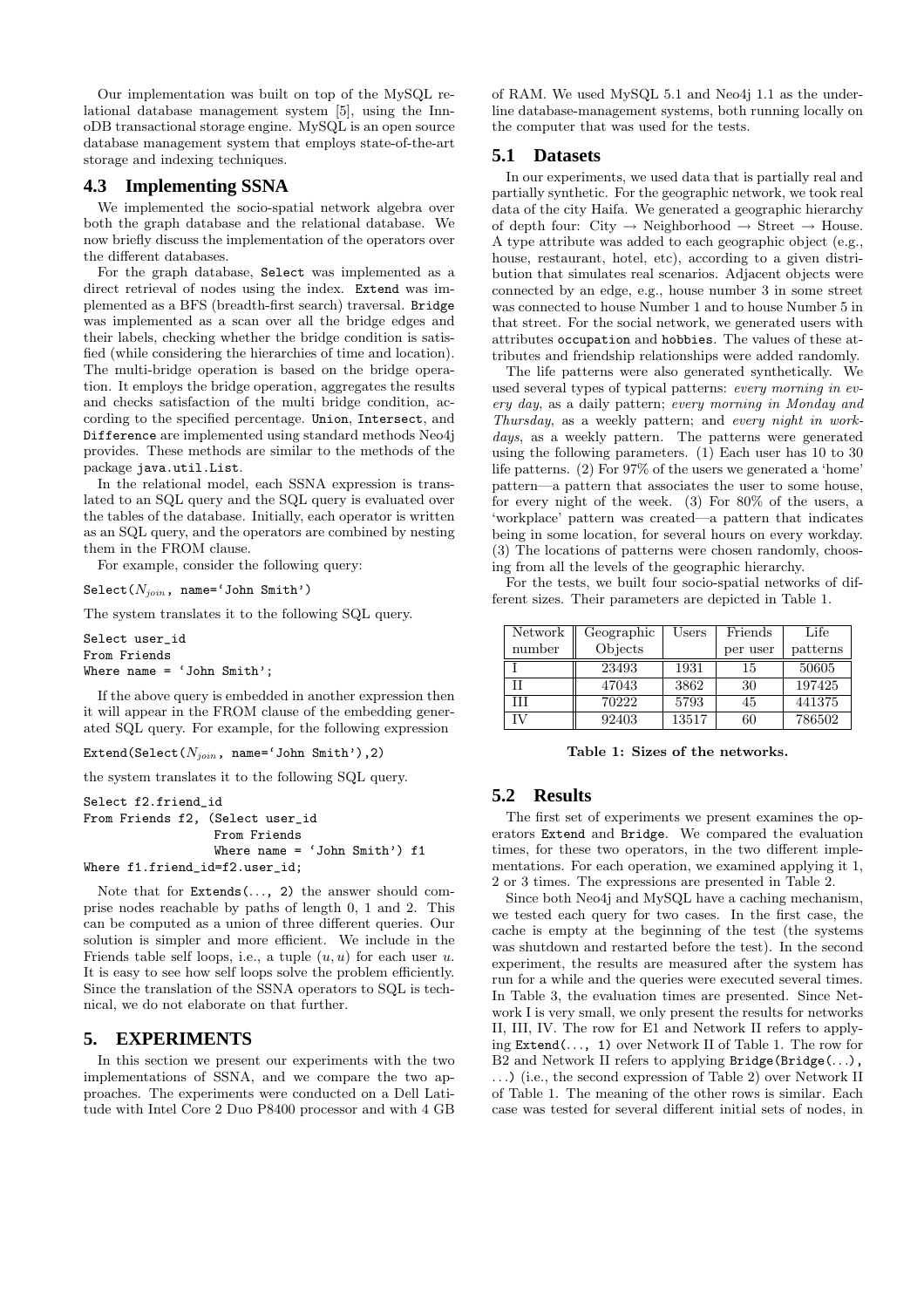| Bridge                                                               | Extend                              |  |  |
|----------------------------------------------------------------------|-------------------------------------|--|--|
| $1 \parallel$ Bridge(Select(N, name='John'), *, 0.8)                 | $Extend(Select(N, name='John'), 1)$ |  |  |
| 2   Bridge(Bridge(Select(N, name='John'), *, 0.8), *, 0.8)           | $Extend(Select(N, name='John'), 2)$ |  |  |
| 3    Bridge(Bridge(Bridge(Select(N,name='John'),*,0.8),*,0.8),*,0.8) | Extend(Select(N,name='John'),3)     |  |  |

Table 2: The tested expressions: Bridge (B1, B2, B3), and Extend (E1, E2, E3).

different runs.

In the results, we can see the dramatic effect of the cache on the evaluation time. In the evaluation of Bridge, Neo4j outperforms MySQL for large networks. The cache increases the efficiency over both platforms. In the evaluation of Extend, the two implementations are efficient when caches are being used, however, MySQL is highly inefficient without a cache. This is because Extend is translated to a sequence of joins, and join is an expensive relational operation.

|             | Net-                   | Result          | Neo4i                   |                          | $\overline{\text{MySQL}}$ |                          |
|-------------|------------------------|-----------------|-------------------------|--------------------------|---------------------------|--------------------------|
|             | work                   | size            | $\overline{\text{W/O}}$ | $\overline{\text{With}}$ | $\overline{\text{W/O}}$   | $\overline{\text{With}}$ |
|             |                        |                 | Cache                   | $\operatorname{Cache}$   | Cache                     | Cache                    |
| B1          | $\overline{\rm II}$    | 13              | 766                     | 0                        | 313                       | 0                        |
|             | Ш                      | $\overline{25}$ | 641                     | $\overline{0}$           | 578                       | $\overline{0}$           |
|             | $\overline{\text{IV}}$ | 42              | 484                     | $\overline{0}$           | 515                       | $\overline{0}$           |
|             | $\rm II$               | 344             | 23766                   | 32                       | 1234                      | $\overline{0}$           |
| $_{\rm B2}$ | Ш                      | 5553            | 30360                   | 1546                     | 3547                      | 750                      |
|             | IV                     | 7157            | 29406                   | 3766                     | 4563                      | 546                      |
|             | $\overline{\rm II}$    | 209             | 5031                    | $\overline{0}$           | 125                       | $\overline{0}$           |
| B3          | Ш                      | 34359           | 8218                    | 3453                     | 27359                     | 19171                    |
|             | IV                     | 52235           | 19782                   | 13672                    | 66328                     | 48016                    |
| E1          | $_{\rm II}$            | 74              | 0                       | 0                        | 219                       | $\overline{0}$           |
|             | Ш                      | 43              | 0                       | $\overline{0}$           | 344                       | $\overline{0}$           |
|             | $\overline{\text{IV}}$ | 130             | 0                       | 0                        | 328                       | 0                        |
| E2          | $_{\rm II}$            | 2593            | 172                     | 78                       | 1625                      | $\overline{0}$           |
|             | Ш                      | 2633            | 94                      | 109                      | 875                       | 16                       |
|             | $\overline{\text{IV}}$ | 6465            | 609                     | 859                      | 3422                      | 31                       |
|             | $\overline{\rm II}$    | 3862            | 1312                    | 515                      | 9047                      | $\overline{735}$         |
| E3          | Ш                      | 5793            | 1297                    | 1156                     | 26578                     | 782                      |
|             | $\overline{\text{IV}}$ | 7724            | 4735                    | 4610                     | 65719                     | 5031                     |

Table 3: The evaluation time (in milliseconds) of Bridge (B1, B2, B3) and Extend (E1, E2, E3).



Figure 1: Evaluation time of Bridge 3 as a function of the number of life-pattern edges.

Figure 1 illustrates the effect of the number of life-pattern edges on the Bridge operator. Up to a certain limit, the

evaluation can be done from the cache of the system (memory) and we do not see any significant increase in evaluation time when the number of life-pattern edges increases. However, when the number of edges exceeds the limit, we see an increase in the evaluation time. The increase is more significant for a relational database than for a graph database because the graph database utilizes better the graph structure of the data.

Figure 2 shows the increase in the evaluation time of Extend as a function of the number of users in the social network. Note that the effect on a relational database is more significant than the effect on a graph database.



Figure 2: Evaluation time of Extend 3 as a function of the number of users in the network.

In the following experiments, we compare the evaluation of two complex queries. The first query (Query 1) finds locations where it is likely that a paramedics lives there.

```
Paramedics = Select(N_{social},
      occupation='Paramedics')
Query_1 = Bridge(Paramedics,
      'some_night_of_the_week',0.85)
```
The second query (Query 2) finds people that are related to John in the following way. They frequently visit in 20%, or more, of the places that John frequently visits. In the query, we use the time pattern all as the union of all the time patterns in the SSN.

```
John = Select(N_{social}, name='John')
Places = Bridge(John, all, 0.5)
Query_2 = MBridge(Places, all, 0.5, 20%)
```
The execution times of these queries are presented in Table 4 and in figures 3 and 4. We can see that caching has a significant effect on both Neo4j and MySQL, especially for Query 1. For Query 2, the Multi Bridge operator requires the computation of aggregate functions, and this is being done effectively by MySQL. Thus, for Query 2, over large networks MySQL is more efficient than Neo4j.

## **6. RELATED WORK**

Recently, the importance of a synergy between social services and GIS tools has been recognized [1]. Huang and